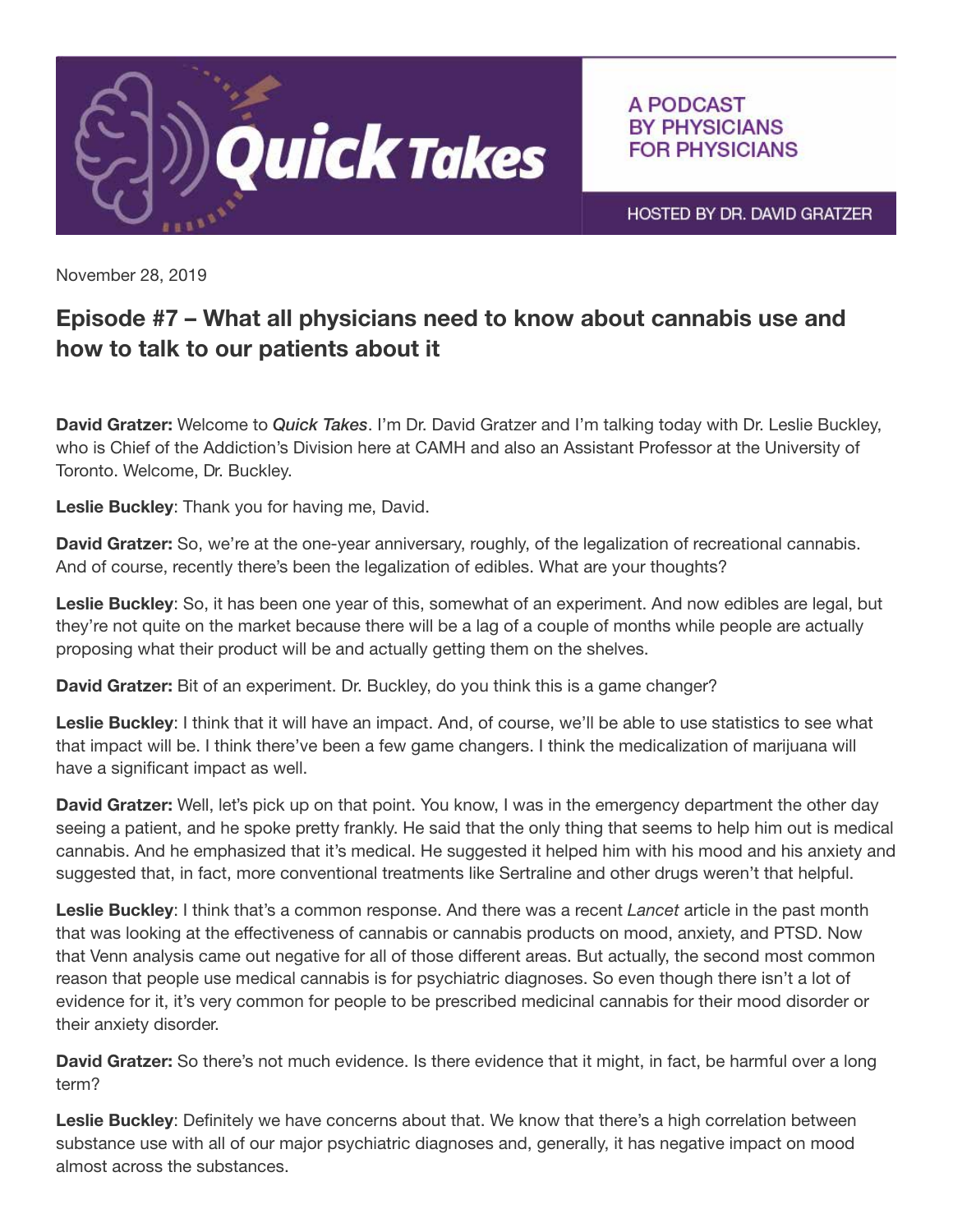**David Gratzer:** We as clinicians face this all the time where we've somebody in front of us saying that, in fact, it is helpful. This gentleman insisted it was the only thing that worked with his panic. On the other hand, there's perilously little evidence. What would you say to a patient like this?

Leslie Buckley: I think this is such a common situation. And sometimes it's someone that you've known well for a long time, and sometimes someone new that you've seen in the emergency room. And usually you get a bit of an idea right away where this person sits – if they're really, really strongly tied to their cannabis or not – as soon as you start talking to them about it. And, of course, in the realm of addictions, when we're trying to think about changing behaviour, we always think about motivational interviewing. So, that's something you could consider even in the emergency room, having an intervention that might really push a little further to see if you can move this person at all, in terms of their use or even their perception of their use.

David Gratzer: What are some core principles of motivational interviewing?

Leslie Buckley: One of the most important things to think about when you are doing motivational interviewing is autonomy. That was probably the biggest change when motivational interviewing came out in the '80s. And the principle is that somebody likes to feel part of the team, not really told what to do. So as a person who's working with somebody in motivational interviewing, you're thinking about their autonomy, you're thinking about their reasons for use. Somebody is going to change because of the reasons that they think they should change, not the reasons that their physician thinks. So, it's really you trying to pull out of somebody the reasons that they might want to change – and trying to build discrepancy. The discrepancy is between the way things are now, and the way things could be.

David Gratzer: Let's go back to this gentleman sitting in front of me in the E.D. a couple of weeks ago. How could one apply that principle?

Leslie Buckley: I think you've just hit on what's so difficult for us in addictions. We have a lot of people who might be coming to speak to us about a different substance and don't want to touch their cannabis. And we're thinking that we want to talk to them about their cannabis. But certainly, there are a lot of people who just are not ready to entertain the thought of stopping their cannabis. So, it makes it difficult to do motivational interviewing with somebody when you might have two completely different ideas about what a substance is doing to them. It could be if, David, if I said to you: "I think you should do your outpatient afternoon clinic (even if you don't do one) tomorrow." And I forget to mention that there's going to be a snowstorm of the decade tomorrow. If we're not sharing the same information, then we might not really be able to move forward with motivational interviewing as sort of a collaborative pair. So maybe before we get to motivational interviewing, we have to do some psycho education. So, really, cannabis is different than all the other substances because when somebody is talking about their alcohol, usually it's fairly clear what the consequences are. Maybe it gets clearer as you talk with someone longer and you might even provide some thoughts about what could be going wrong or what could be a consequence. Opioids, cocaine – usually people really can see their consequences. But with cannabis, it's much harder.

## David Gratzer: Why is that?

Leslie Buckley: I think it's partly because of the way media has picked up. I think it's because of the medicalization. A lot of people, I think, really do believe and hear there's printed material out there that cannabis helps. So, I think that it's not surprising that people think that cannabis is helping them.

**David Gratzer:** What might you say in terms of psycho education? What might be some quick things you might say in an E.D. or an outpatient clinic?

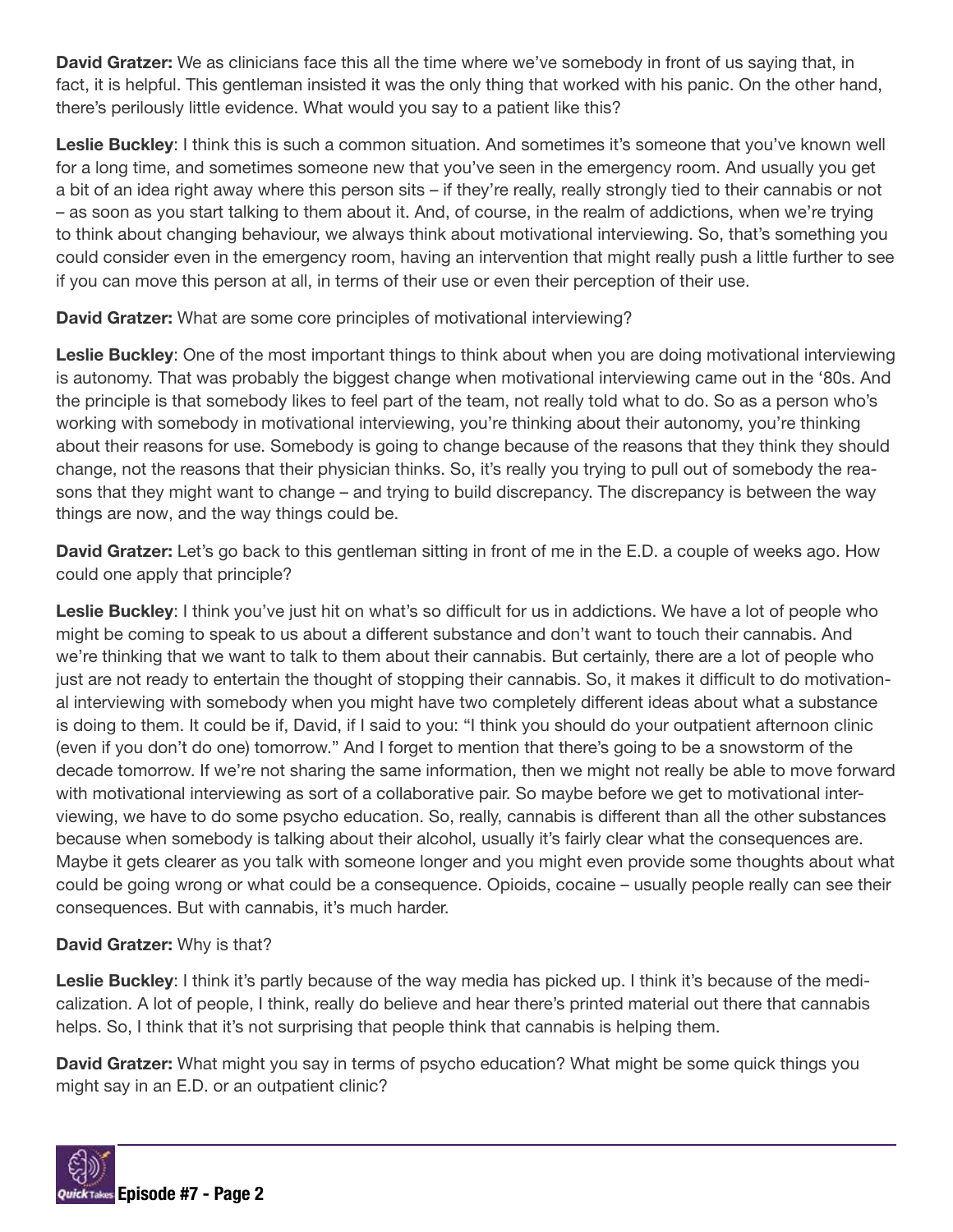Leslie Buckley: One of the first things I talk about is that sometimes substances can be tricky. When you start out with a substance, especially if you're just using it occasionally, you might actually feel like your mood gets better (at least when you're intoxicated), or maybe it takes away some of your worries. And that's really part of the trap of substance use disorders: first you don't really have any consequences, but as time goes by things change. So somebody who you're working with might have felt really differently, or might have had a different impact from their substances, when they were younger. I'll tell somebody that it may have changed without you realizing it. There's a certain point where the substance doesn't give you as much. And, without knowing it, it might be taking more away from your mood, from your motivation, and you might be much more negatively impacted than you realize.

David Gratzer: So, we're doing some psycho education. You're emphasizing more medium-term, long-term consequences. Say we do get that discrepancy. How might you apply motivational interviewing then?

Leslie Buckley: It's also very important to talk about self-efficacy when you're doing motivational interviewing. Helping somebody to believe and have the confidence that they can make a change. Sometimes I'll bring up a real case that I've seen (of course without a lot of information so the person isn't identifiable). But I might say, "I had somebody recently in here last month who was really unsure about making a change and then decided to try to stop and it had a really big impact." And I'll say this person really did not think that cannabis was harming them, but it can make a huge difference.

David Gratzer: What sort of goals are you looking for in that first contact?

Leslie Buckley: You want to open the person up to the idea that maybe their perceptions of cannabis may not be correct, that maybe it's not helping their mood – which may be a significant change. That might happen in one day. That could happen, over a few appointments. You can also provide information or encourage someone to read some web pages that provide accurate information. And then you might want to introduce the idea of an experiment. So, when you're thinking of making a change, it's really, really hard to imagine changing, especially when things are hard. That's another major point of motivational interviewing: that it's not easy to change. And people have a lot of hesitancy for change. Part of the work that you're doing with somebody is trying to help them move past that and feel more comfortable with even just the thought of change. Sometimes if you package a change as an experiment, it might seem a lot less overwhelming.

**David Gratzer:** Breaking it down to something much more manageable.

## Leslie Buckley: Yes.

Leslie Buckley: It's also helpful to think about empathy and summarizing somebody's experience. So, you could say something like: "You know, you've worked really hard in a lot of ways." You could talk a little bit about their life and some of the things that have happened in their life that [show that] they have been resilient. You can talk about their strengths, you can say: "[You have] wonderful interpersonal abilities, you have supports. You may not be where you want to be in your career, but you're working now." You're just pulling things out from their life and saying it's probably very important for you to know if cannabis is bringing you down – or not.

David Gratzer: Right.

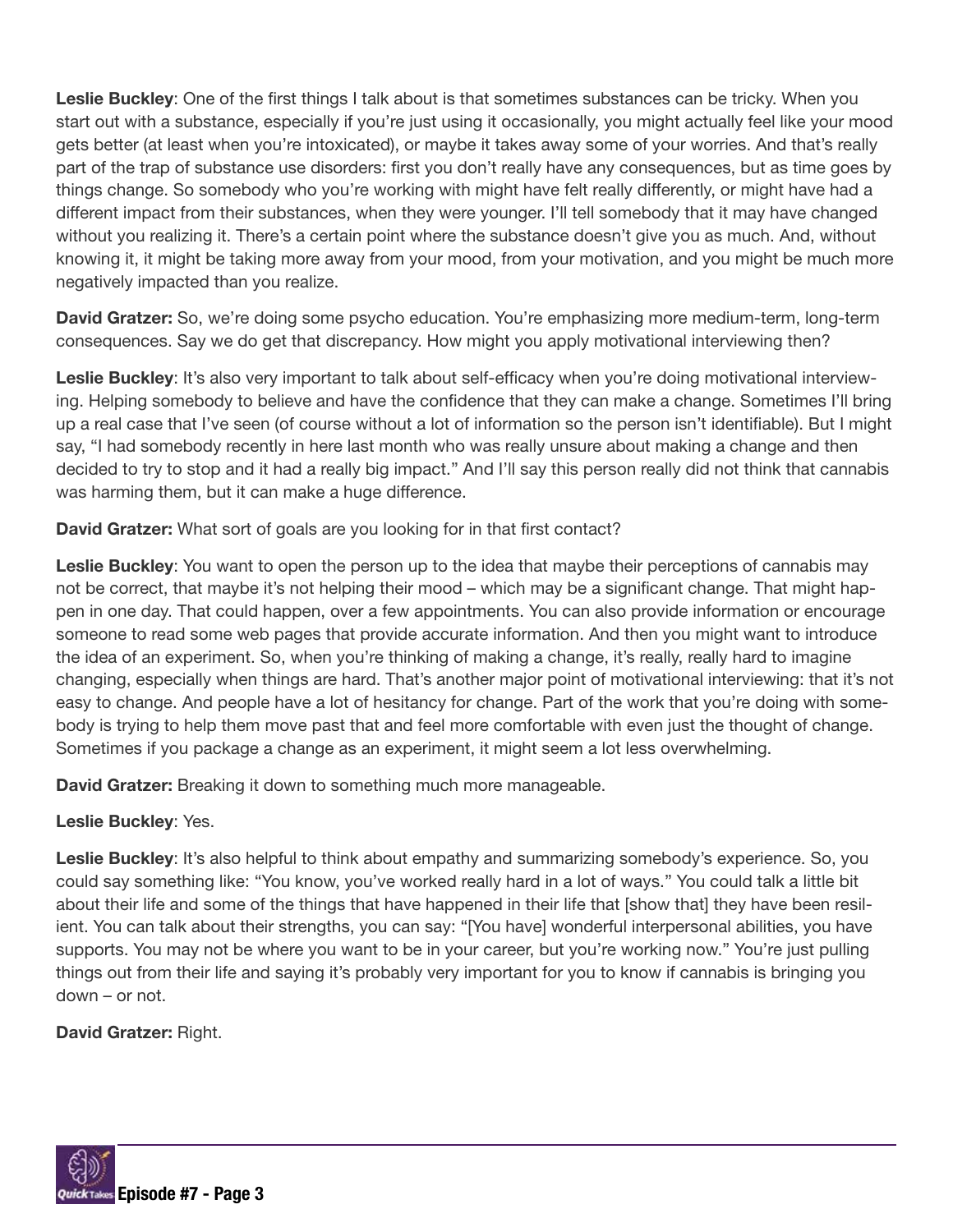Leslie Buckley: And, really, there's only one way to know. And that's to try a period of two weeks or so where you're abstinent. You can pick the two weeks that you want, try to make it a doable time when there might not be a special event or something that might be difficult to get around, and just see how you are. Usually after two weeks, somebody is starting to feel much better. And then you can make a decision based on real knowledge about what's best for you.

David Gratzer: Sure. And just to shift back then to real-world examples. Can you think of somebody you've been successful working with, and what might have made it successful?

Leslie Buckley: I'm thinking about an emerg. shift I had, maybe a year and half ago. I had two patients who were young and who were using cannabis on a regular basis. One was in for mood and having had a suicide attempt. And, you know, I probably spent two hours with him. His partner was there. We talked a lot. He really, really walked through the consequences. He was very realistic. And his girlfriend was very supportive about him not smoking. And I could really see a transformation and a big shift.

Leslie Buckley: Now that same shift I saw another young male who was about the same age who was having psychotic symptoms. And he also was very willing to talk about consequences and about his use. He did not have a supportive partner. And you know, when we talked about a plan, and we talked about his motivation, he seemed motivated. But I could just see that it was different. When we talked about how he was going to cut down he said, "You know, I think I'll only use cannabis socially and when I'm playing video games." But he played video games every day. So, I knew that it had not worked. I knew it had not really worked the same way with the second person. I think it could be partly because of that psychotic phenomenon and differences in cognition.

David Gratzer: To shift gears for a moment, we've emphasized motivational interviewing in our conversation. Is there any evidence for prescription drugs to help with cannabis use disorder?

Leslie Buckley: So, there's nothing approved at this time. There is research that's happening, looking at whether Gabapentin works. There's a dietary supplement.

David Gratzer: Do you prescribe anything?

Leslie Buckley: No.

David Gratzer: Though, obviously, there's evidence for treating co-morbid conditions so if somebody has a panic disorder.

Leslie Buckley: Absolutely. And never forget insomnia. One of the toughest things during withdrawal from cannabis is insomnia. So, if you can provide sleep medication for that time, and maybe carrying on, depending on if it resolves or not, that can be a really big help.

David Gratzer: You've spoken about cannabis and you're not really distinguishing, I gather, between THC and CBD.

Leslie Buckley: Yes. I'm glad you asked that because that is really important. And I know it's hard for a lot of people to know the difference. So, they're very, very different. THC is the component of cannabis that is psychoactive and it's the part that is the cause of dependence and use disorders. It has increased in recreational cannabis from 4 percent over the last couple of decades to 15 percent. THC is very high in recreational cannabis and any cannabis that you would also buy in a store. It is the substance that we're most concerned about versus CBD. CBD actually may counteract the THC. And there are no significant findings in terms of it being psychoactive in a way that is rewarding – so it doesn't really create addiction.

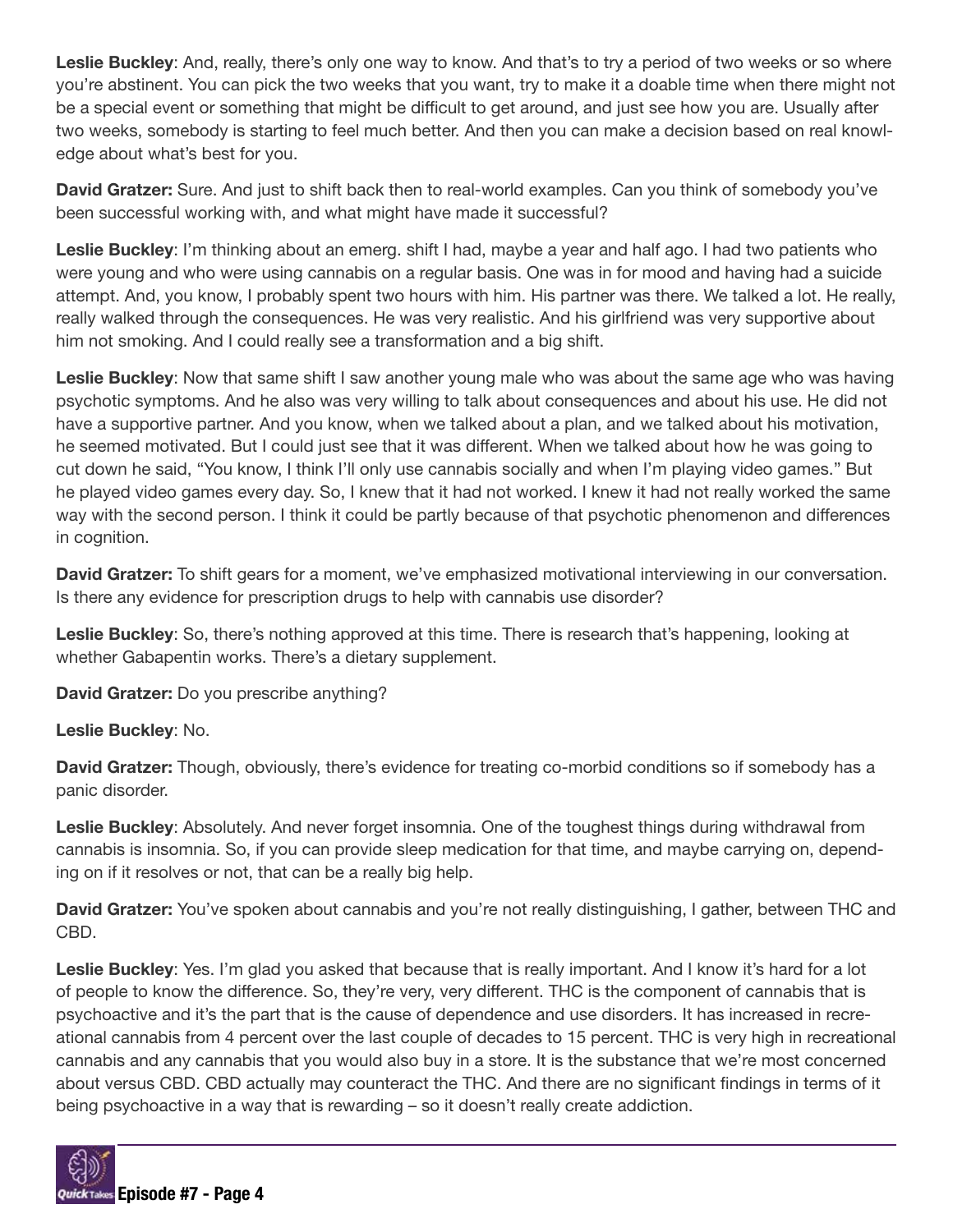David Gratzer: So, they're different. Is CBD helpful? I mean, one sees it now in dog treats, there's a hamburger Martha Stewart endorses that has CBD oil in it. I mean, it seems to be something of a panacea for all problems in all circumstance.

Leslie Buckley: So, it might be helpful. Again, we're waiting for research to really identify whether it is. I'm not worried about my patients taking CBD at this time.

David Gratzer: Though a lot of supplements and so on, actually have a mixture. So it will say that it has CBD oil, but in fact, may have some THC. And that might be more concerning because that THC component at least is established to be addictive.

Leslie Buckley: That's right. And bringing this topic up, it leads us to the conversation about THC in edibles and THC in beverages, and how it's important for us to think about it, and talk about it, with our patients. Edibles are becoming more popular over time, and then, obviously, when they're legalized and products are out that are legalized, it will probably increase even more. A lot of people want to avoid the smoking of cannabis because of the smoking-related harms. But there are some concerns about edibles as well.

## David Gratzer: Such as?

Leslie Buckley: So, when you're taking an edible, it takes one-and-a-half to two hours to get the impact, to feel different. Versus smoking, which is about 10 minutes. So, the worry that we have is that people will be waiting for that response, and that feeling, and it doesn't come. So – they take more. You're really not getting the peak effect for four hours with an edible so people might be loading up to some degree. Edibles come as gummy bears and chocolates. And sometimes the appropriate dose, which is the amount that somebody might want to take, could be just a tiny corner of a piece of chocolate, like a chocolate square. And people have to be really aware that they might just feel like eating more 'sweet.' So, it's really worrisome in that way that people might overdo it. And while they're waiting for the substance to sort of have its impact. It also means that driving is more complicated for someone using edibles. So really eight to 12 hours until that edible is really reduced in in someone's system versus smoking, which would be more like four hours.

David Gratzer: Dr. Buckley, it's something of a Quick Takes tradition that we close with a minute's worth of questions. Our rapid-fire minute.

Leslie Buckley: Great.

David Gratzer: Are you ready?

Leslie Buckley: Yes.

David Gratzer: OK. We'll put a minute on the clock. Here we go. First things first: legalization. Was this a mistake?

Leslie Buckley: I think it's about how we do it. I think we need to increase the age of use to 21. And I think we should be careful with edibles.

David Gratzer: And you think there's more use today?